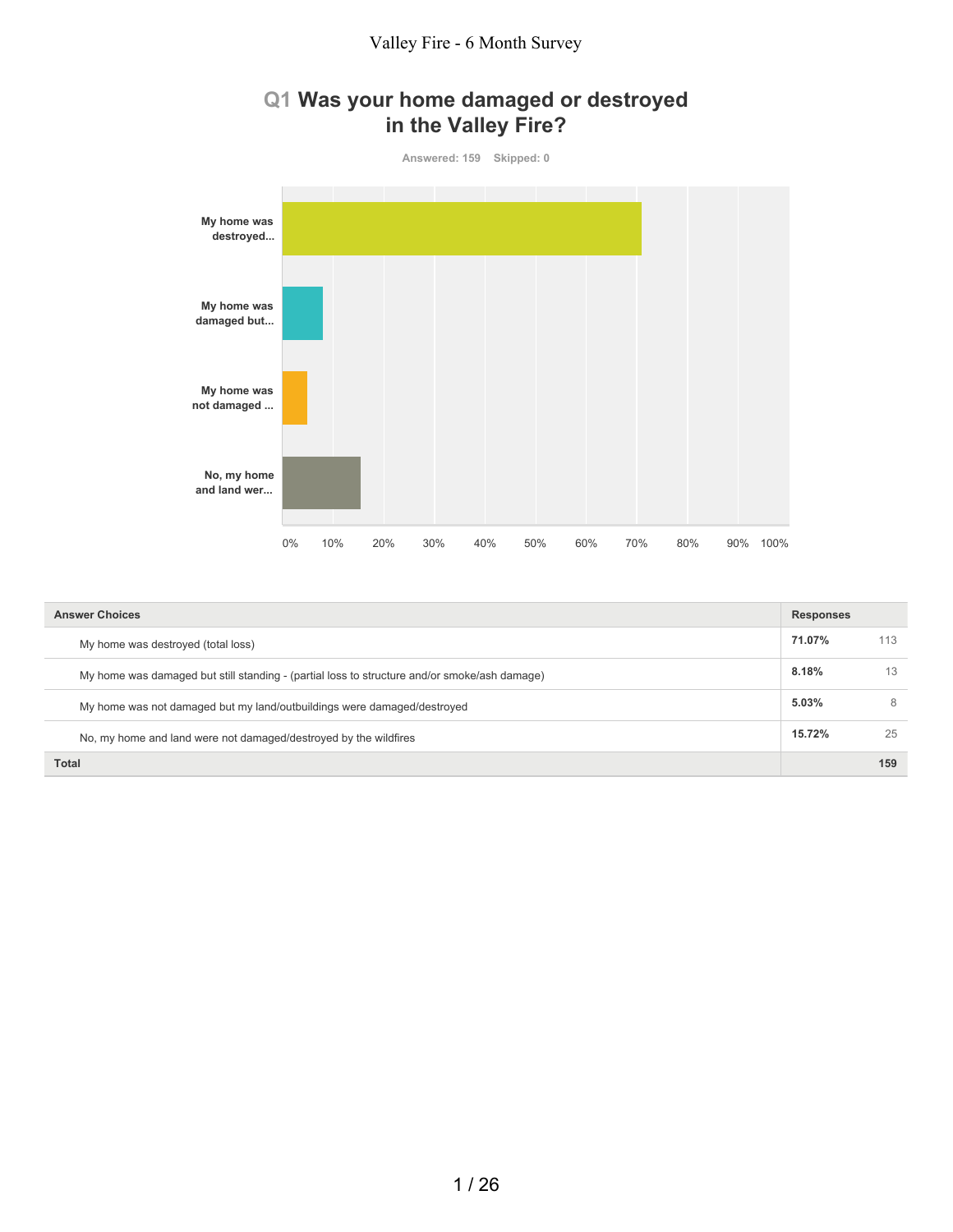# **Q2 Have you filed a claim with your insurance company?**

**Answered: 125 Skipped: 34**



| <b>Answer Choices</b>    | <b>Responses</b>       |
|--------------------------|------------------------|
| Yes                      | 84.80%<br>106          |
| <b>No</b>                | 1.60%<br>$\mathcal{L}$ |
| I did not have insurance | 13.60%<br>17           |
| <b>Total</b>             | 125                    |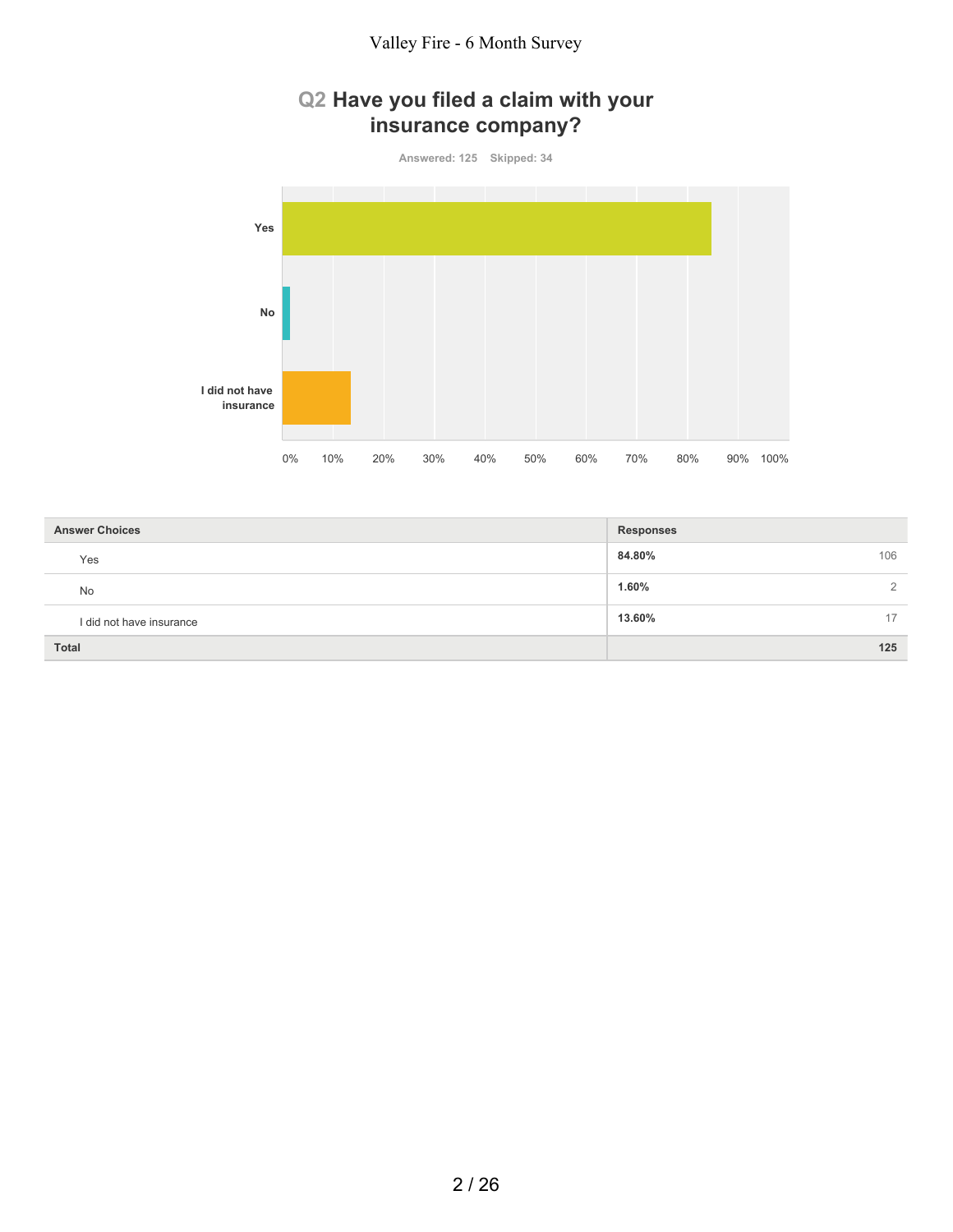#### **Q3 If you did not have insurance, were you recently dropped (non-renewed) from your insurance company?**



| <b>Answer Choices</b> | <b>Responses</b> |
|-----------------------|------------------|
| Yes                   | 17.65%<br>3      |
| <b>No</b>             | 82.35%<br>14     |
| <b>Total</b>          | 17               |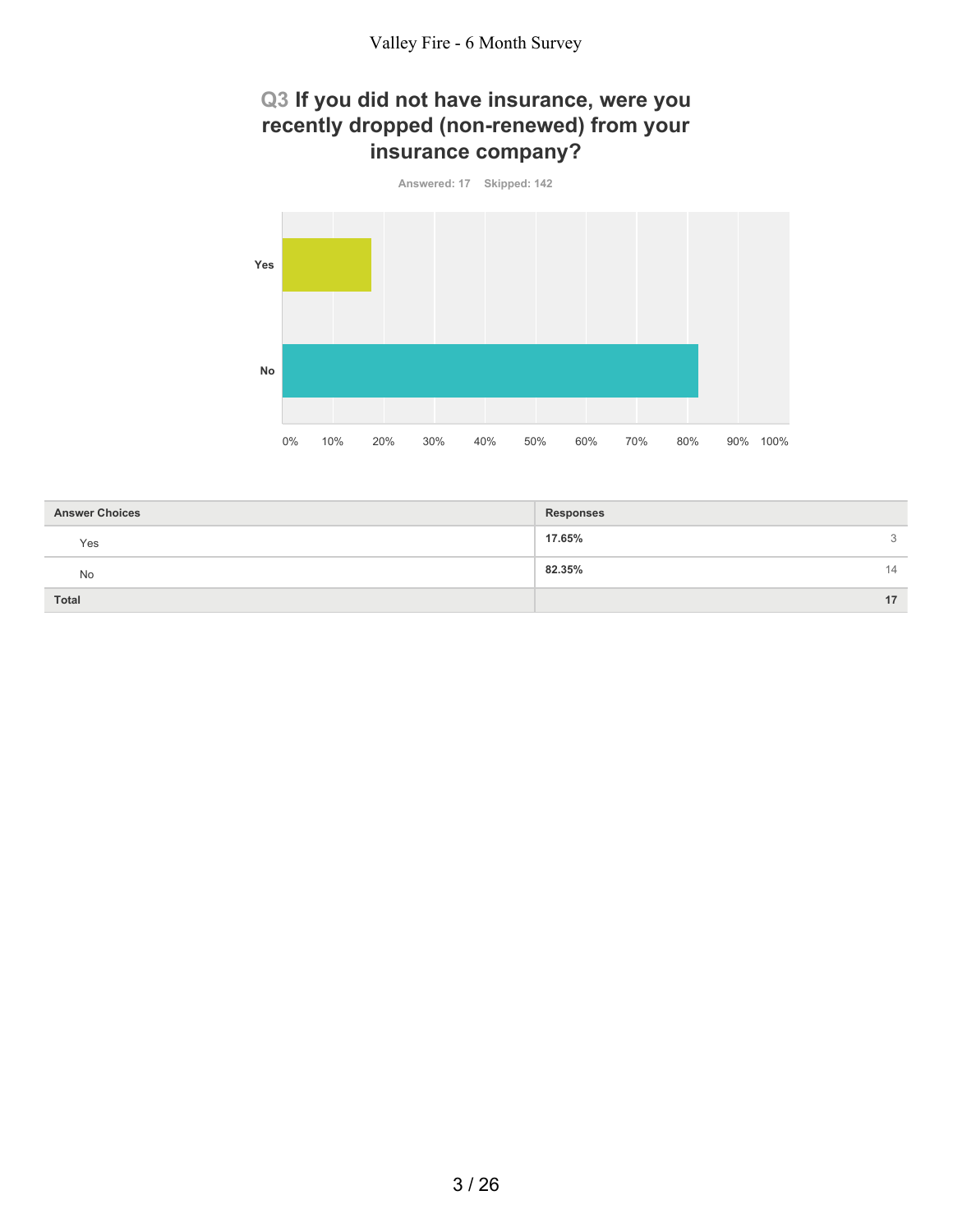# **Q4 What was the name of your insurance company, and when were you dropped?**

**Answered: 2 Skipped: 157**

| <b>Answer Choices</b>        | <b>Responses</b> |                |
|------------------------------|------------------|----------------|
| Name of Insurance Company    | 100.00%          | $\overline{2}$ |
| When were you dropped? MM/YY | 100.00%          | $\overline{2}$ |
| Address:                     | $0.00\%$         | $\mathbf{0}$   |
| Address 2:                   | $0.00\%$         | $\mathbf 0$    |
| City/Town:                   | $0.00\%$         | $\mathbf{0}$   |
| State:                       | $0.00\%$         | $\mathbf{0}$   |
| ZIP:                         | $0.00\%$         | $\mathbf{0}$   |
| Country:                     | $0.00\%$         | $\mathbf{0}$   |
| Email Address:               | $0.00\%$         | $\mathbf{0}$   |
| Phone Number:                | 0.00%            | $\mathbf{0}$   |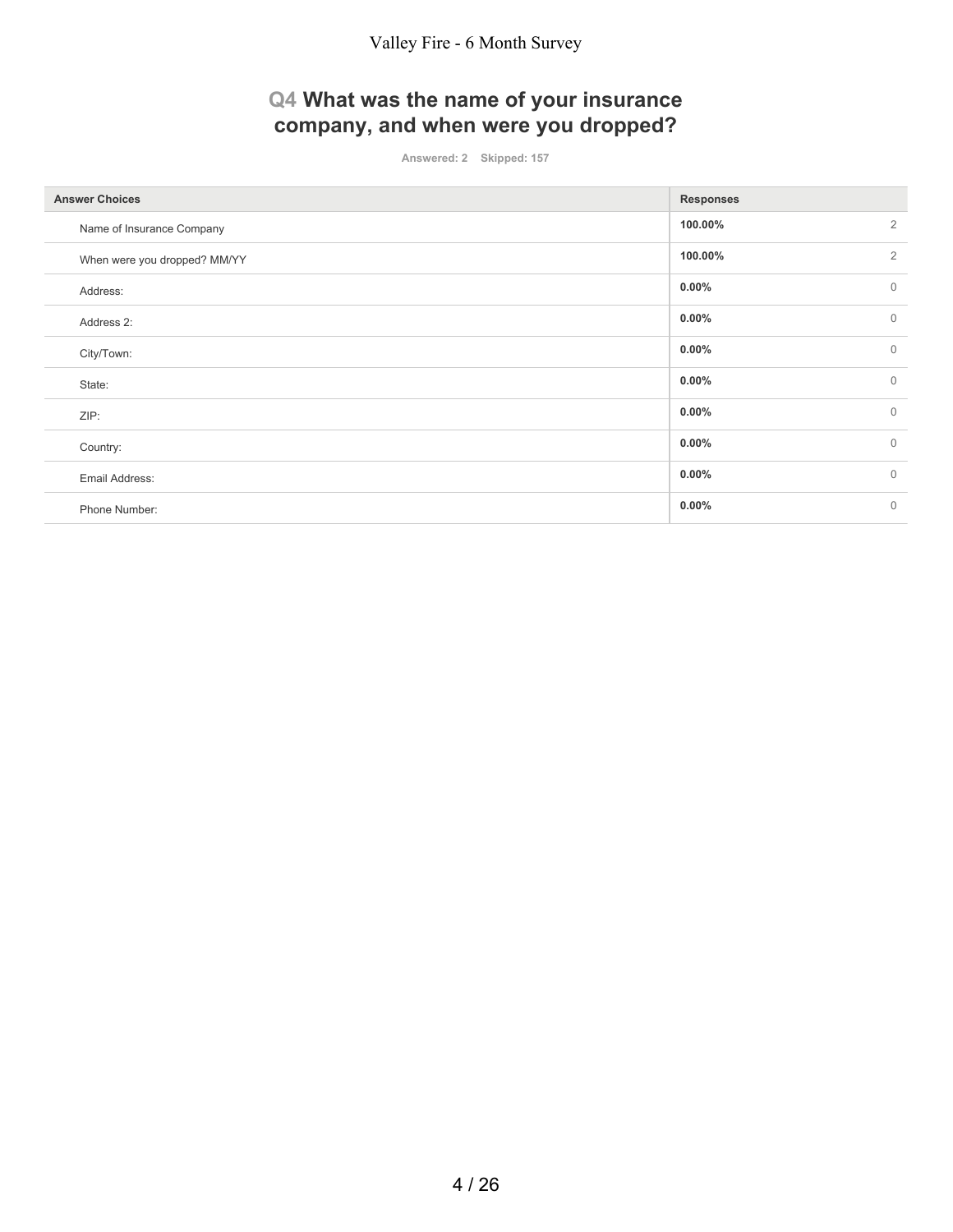

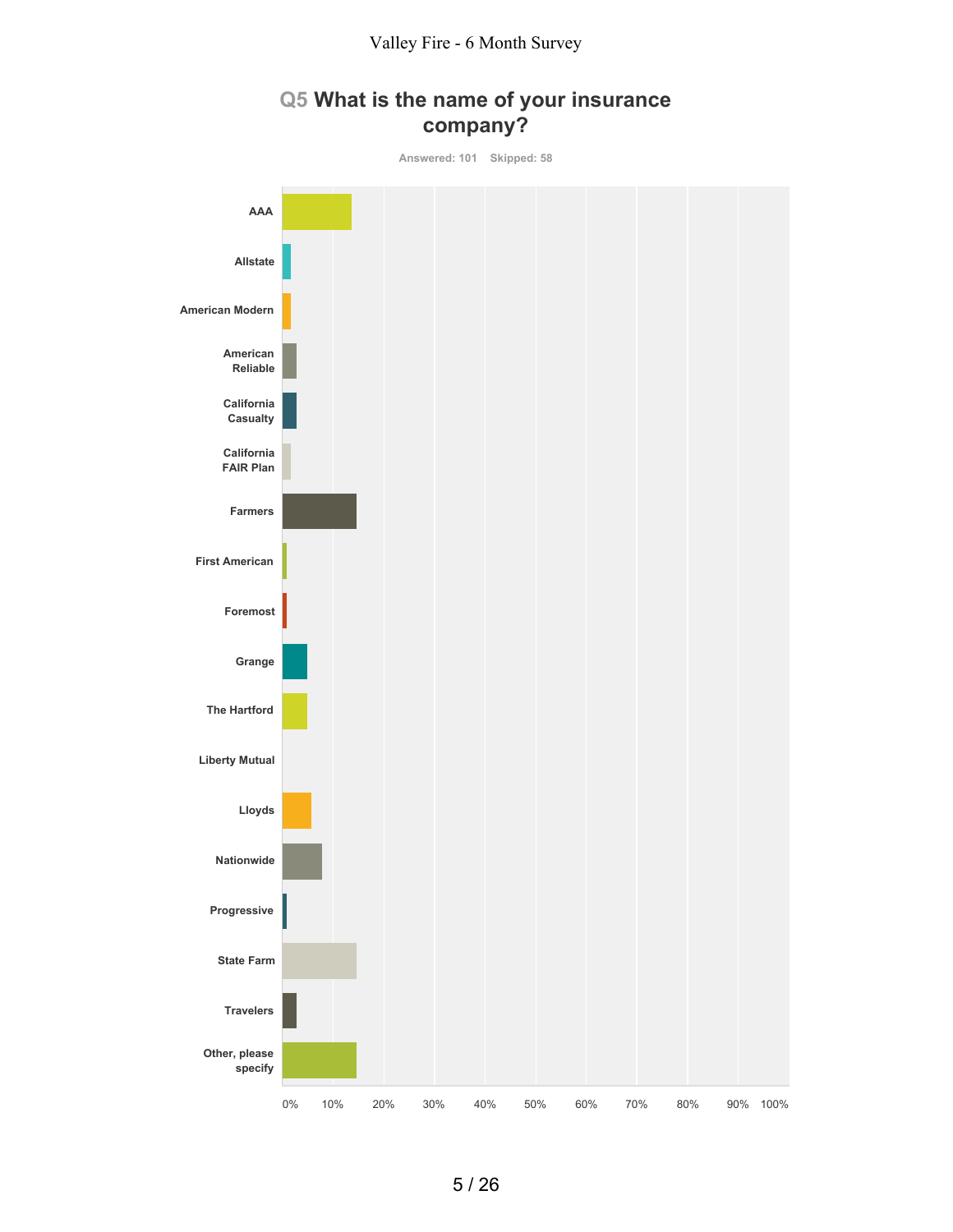#### Valley Fire - 6 Month Survey

| <b>Answer Choices</b> | <b>Responses</b>                |
|-----------------------|---------------------------------|
| AAA                   | 13.86%<br>14                    |
| Allstate              | $\sqrt{2}$<br>1.98%             |
| American Modern       | $\overline{2}$<br>1.98%         |
| American Reliable     | 3<br>2.97%                      |
| California Casualty   | $\,$ 3 $\,$<br>2.97%            |
| California FAIR Plan  | $\overline{2}$<br>1.98%         |
| Farmers               | 15<br>14.85%                    |
| <b>First American</b> | $\mathbf{1}$<br>0.99%           |
| Foremost              | 0.99%<br>$\mathbf{1}$           |
| Grange                | 5<br>4.95%                      |
| The Hartford          | 5<br>4.95%                      |
| <b>Liberty Mutual</b> | $0.00\%$<br>$\mathsf{O}\xspace$ |
| Lloyds                | $\,6$<br>5.94%                  |
| Nationwide            | 8<br>7.92%                      |
| Progressive           | 0.99%<br>$\mathbf{1}$           |
| State Farm            | 14.85%<br>15                    |
| Travelers             | 2.97%<br>3                      |
| Other, please specify | 14.85%<br>15                    |
| Total                 | 101                             |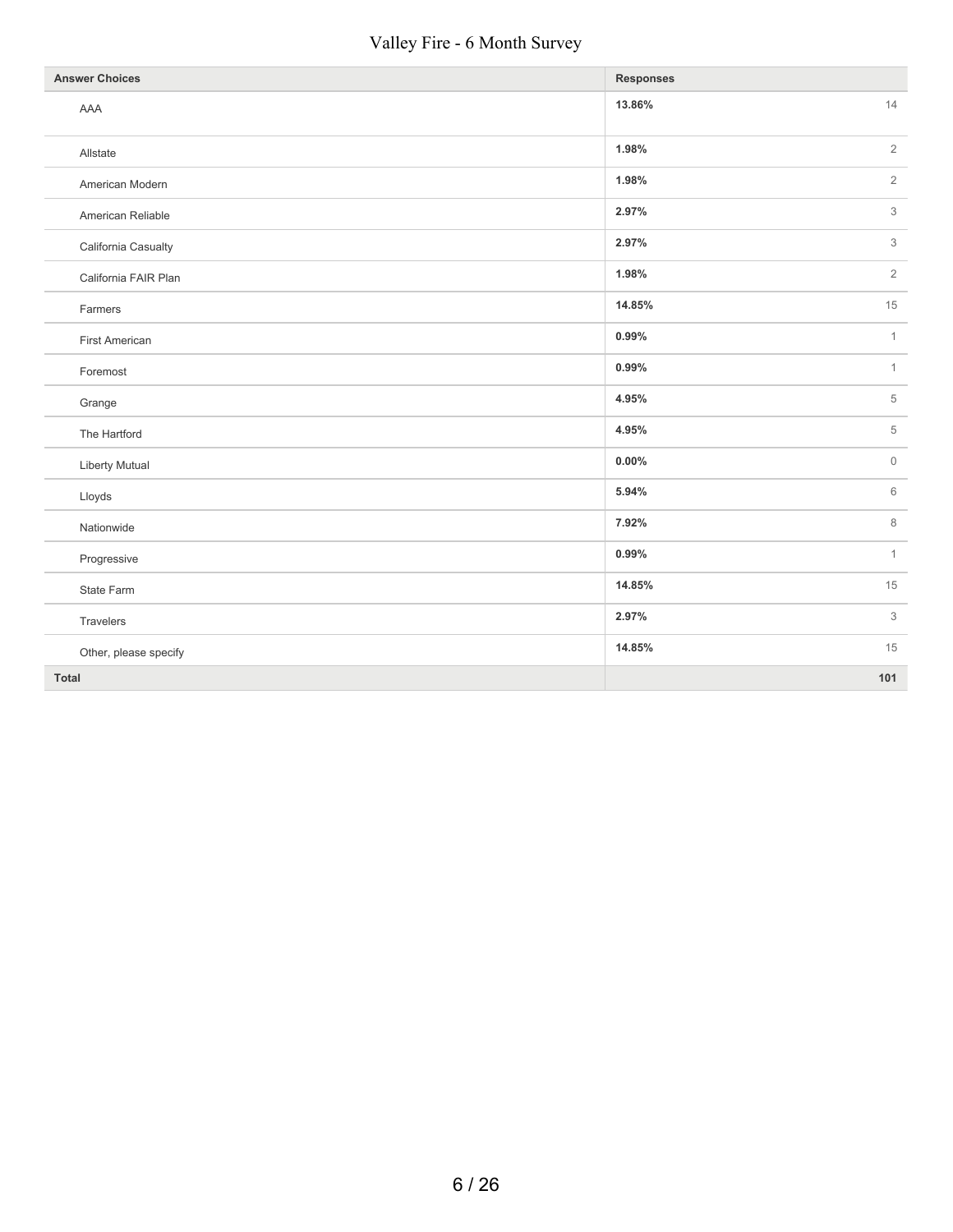## **Q6 Would you recommend your insurance company to a friend, relative or co-worker, based on your experience with your claim?**



| <b>Answer Choices</b> | <b>Responses</b> |
|-----------------------|------------------|
| Yes                   | 59.41%<br>60     |
| <b>No</b>             | 40.59%<br>41     |
| <b>Total</b>          | 101              |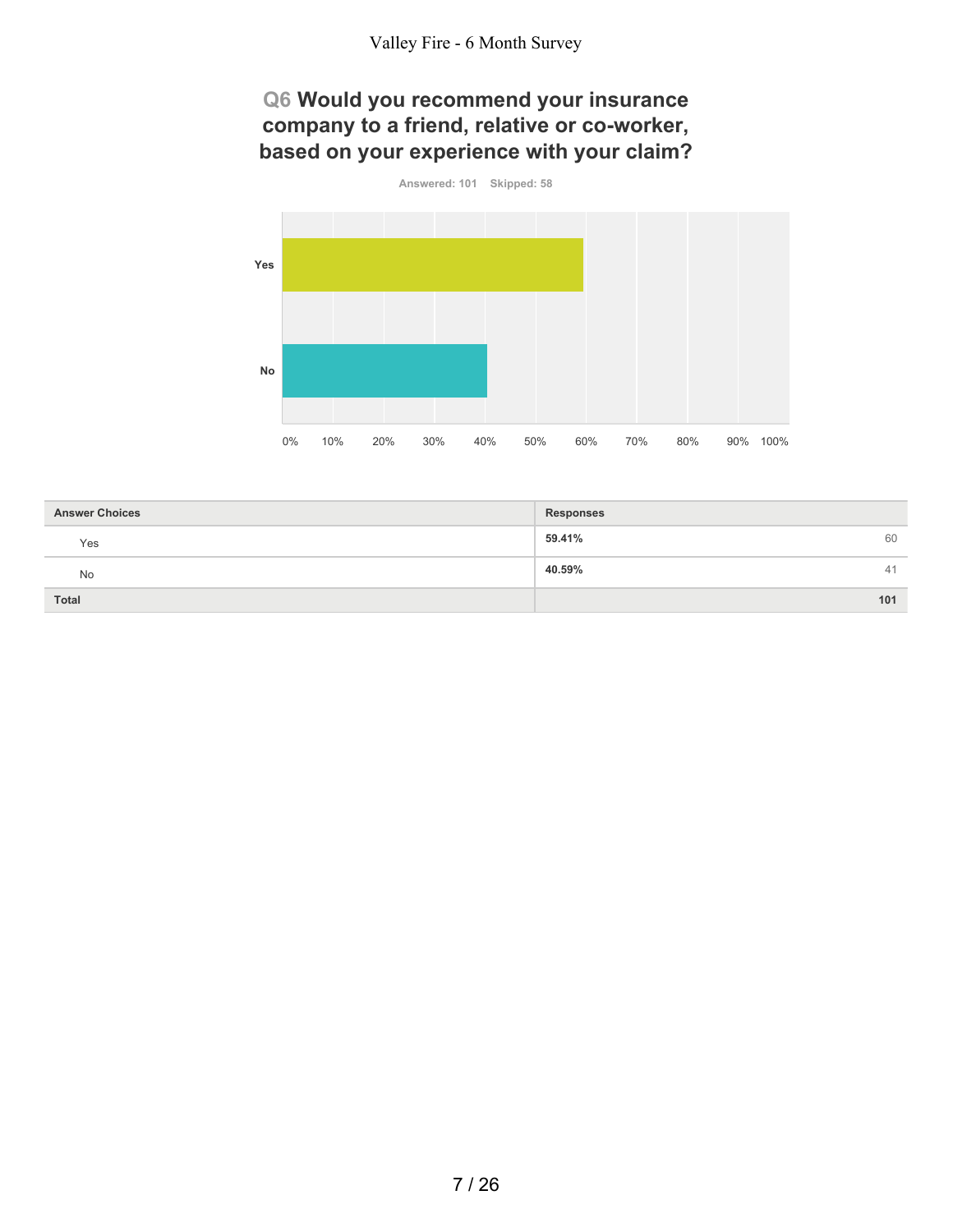

# **Q7 Do you consider your insurance claim "settled" to your satisfaction?**

| <b>Answer Choices</b> | <b>Responses</b> |
|-----------------------|------------------|
| Yes                   | 31.68%<br>32     |
| No                    | 58.42%<br>59     |
| N/A                   | $9.90\%$<br>10   |
| <b>Total</b>          | 101              |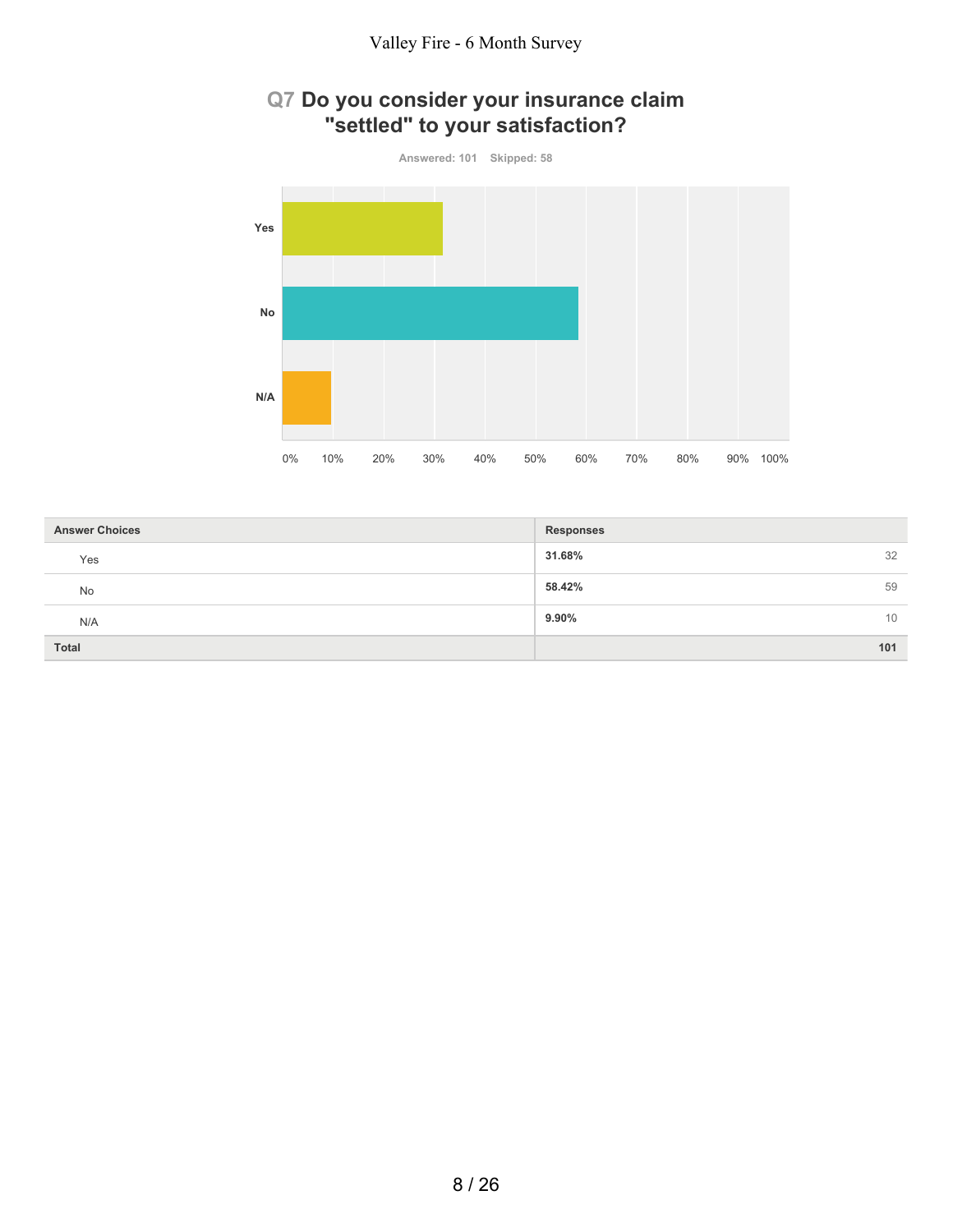## **Q8 When did you settle your insurance claim?**



| <b>Answer Choices</b>                | <b>Responses</b> |                |
|--------------------------------------|------------------|----------------|
| We have not yet reached a settlement | 61.39%           | 62             |
| October 2015                         | 7.92%            | 8              |
| November 2015                        | 8.91%            | 9              |
| December 2015                        | 6.93%            | $\overline{7}$ |
| January 2016                         | 6.93%            | $\overline{7}$ |
| February 2016                        | 3.96%            | $\overline{4}$ |
| March 2016                           | 3.96%            | $\overline{4}$ |
| <b>Total</b>                         |                  | 101            |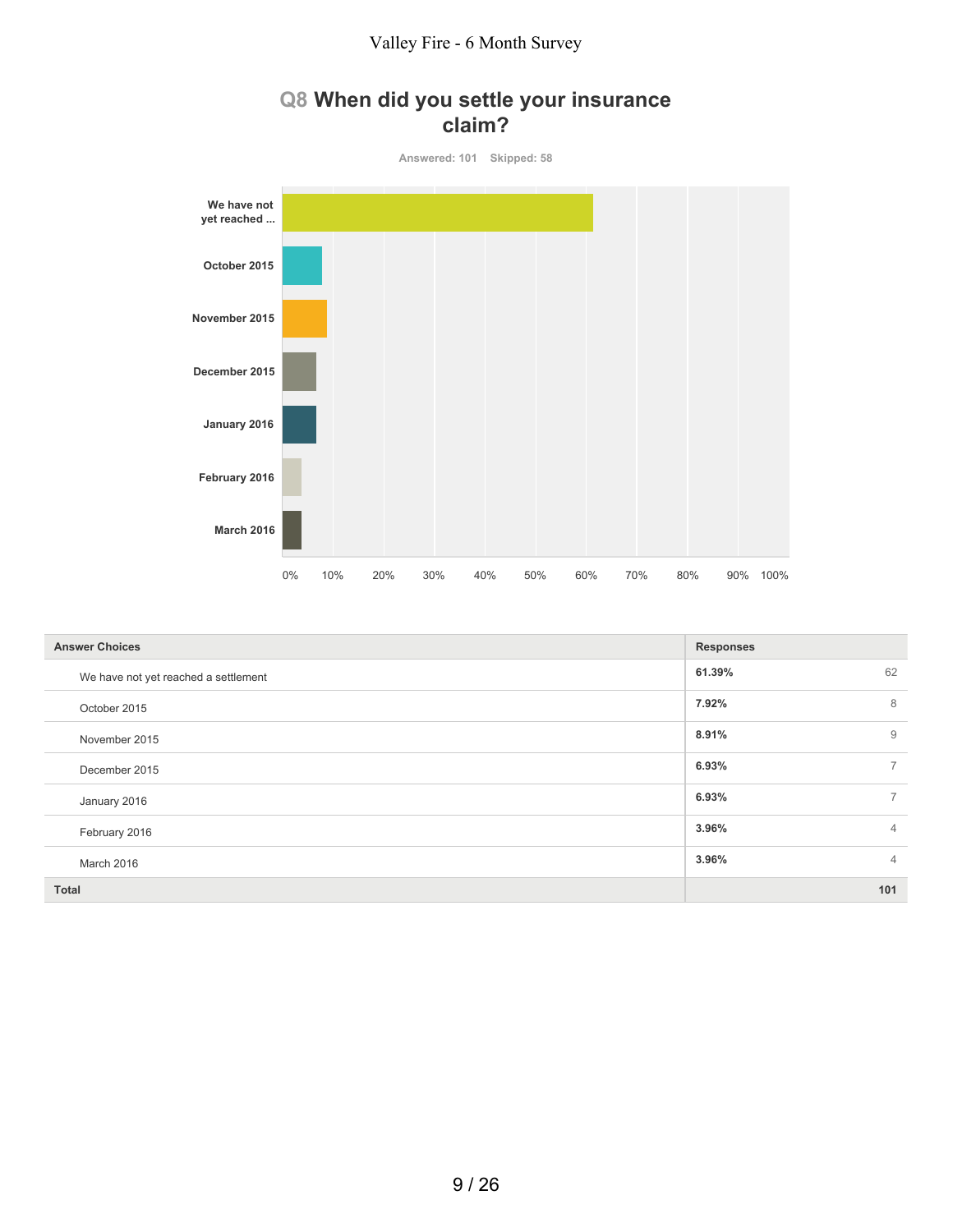

| <b>Answer Choices</b>                  | <b>Responses</b> |    |
|----------------------------------------|------------------|----|
| Rent                                   | 5.94%            | 6  |
| Own (This is my primary residence)     | 85.15%           | 86 |
| Own (This is not my primary residence) | 8.91%            | 9  |
| <b>Total</b>                           | 101              |    |

10 / 26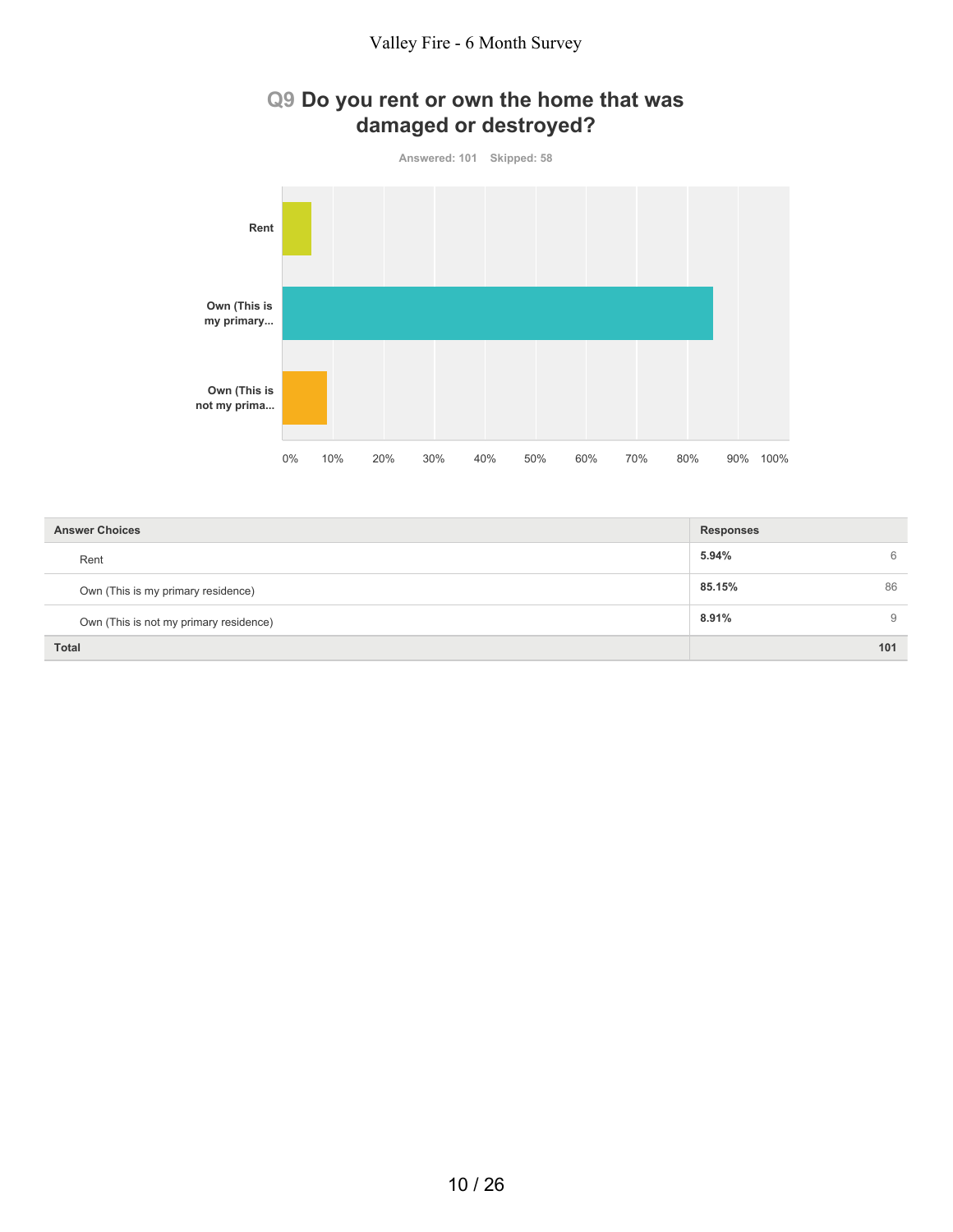#### **Q10 Do you have enough insurance to cover the cost of repairing, replacing or rebuilding your house?**



| <b>Answer Choices</b> | <b>Responses</b> |    |
|-----------------------|------------------|----|
| Yes                   | 46.74%           | 43 |
| No                    | 53.26%           | 49 |
| <b>Total</b>          |                  | 92 |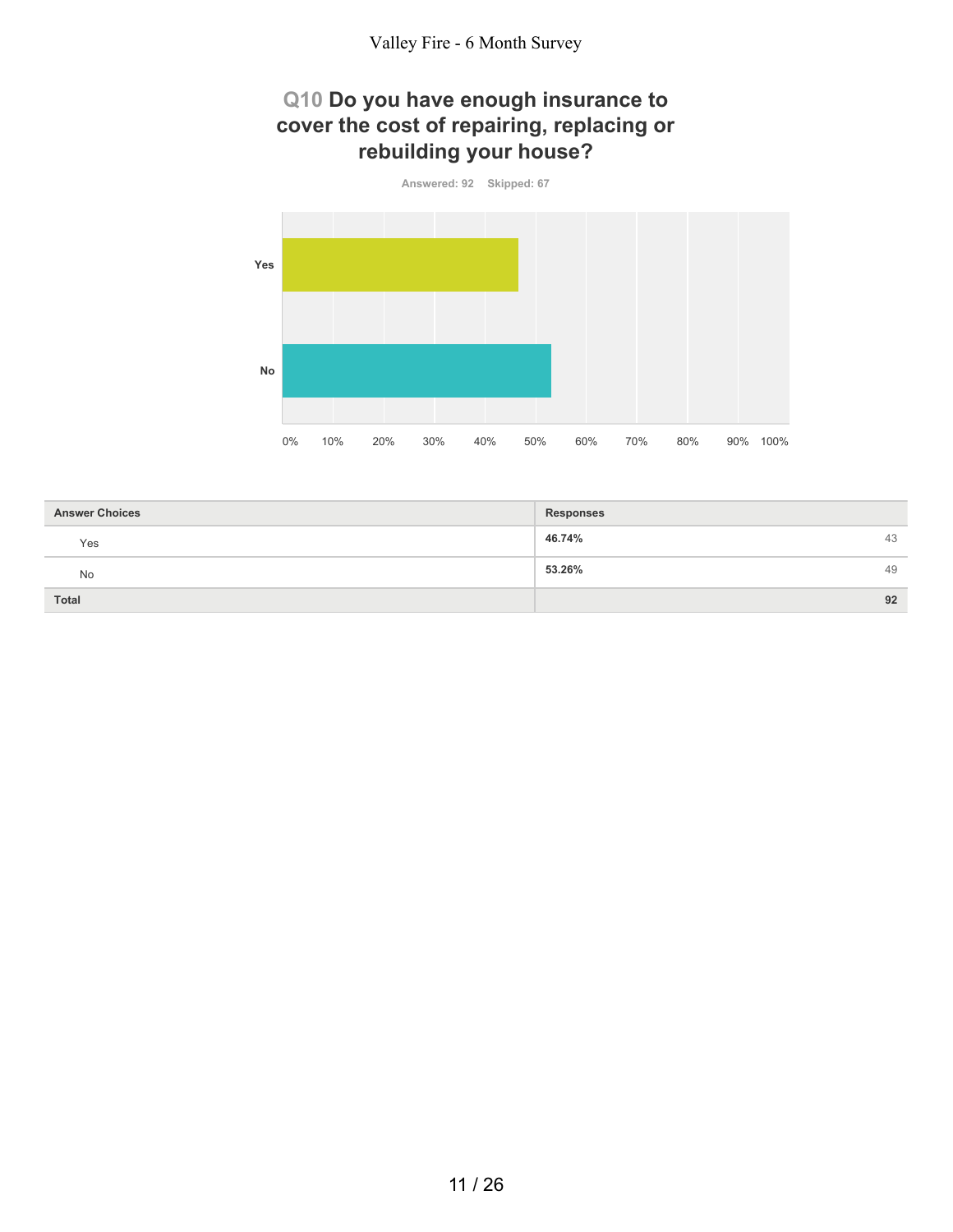## **Q11 Did a bank make you use all or part of your insurance funds to pay off or pay down your mortgage?**



| <b>Answer Choices</b> | <b>Responses</b> |
|-----------------------|------------------|
| Yes                   | 26.09%<br>24     |
| No                    | 37<br>40.22%     |
| Partially             | 1.09%            |
| N/A                   | 30<br>32.61%     |
| <b>Total</b>          | 92               |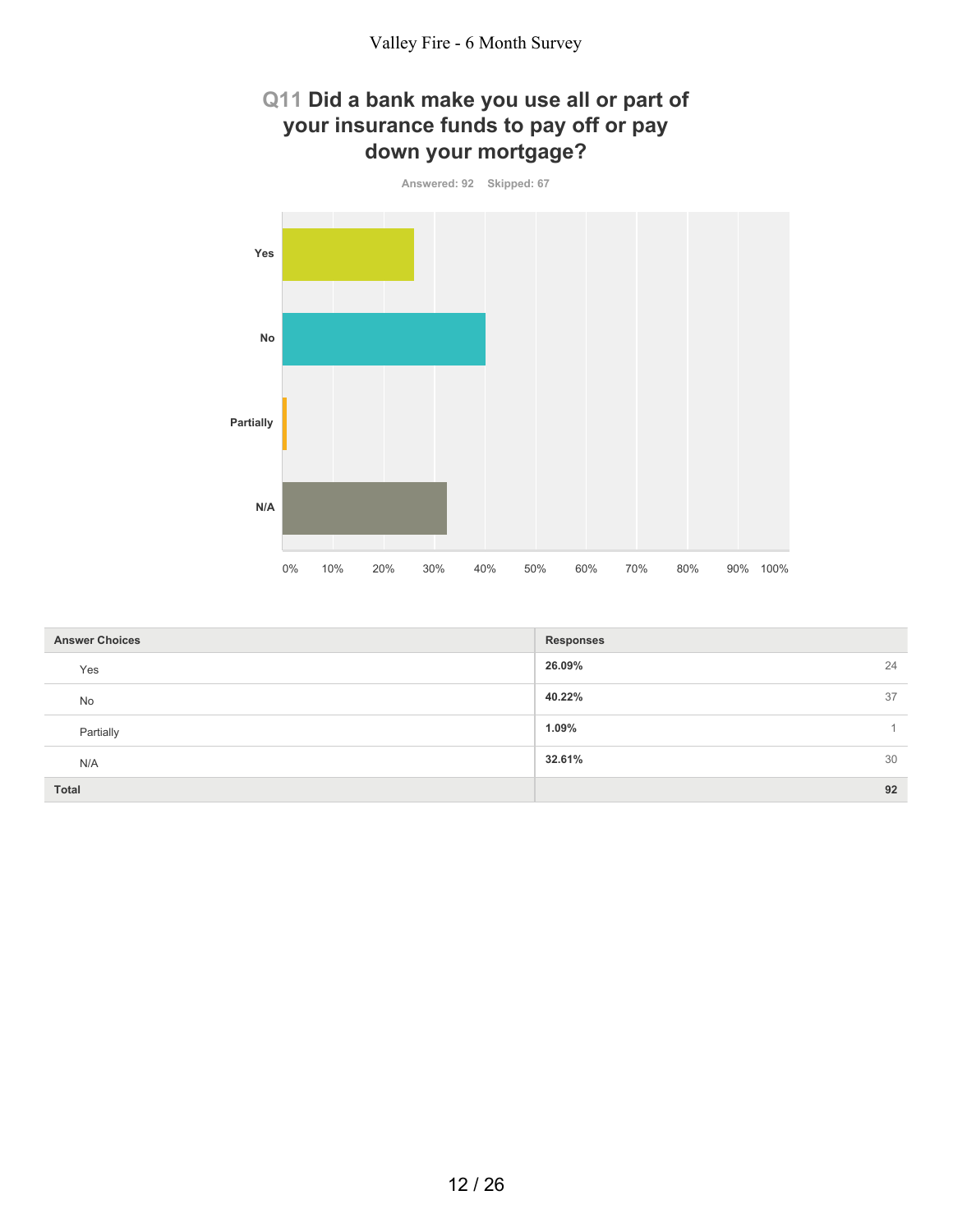#### **Q12 If your insurance policy has come up for renewal since the fire, did you get a nonrenewal/cancellation notice?**



| <b>Answer Choices</b>                     | <b>Responses</b> |
|-------------------------------------------|------------------|
| Yes                                       | 11.96%<br>11     |
| <b>No</b>                                 | 46.74%<br>43     |
| My policy has not yet come up for renewal | 38<br>41.30%     |
| <b>Total</b>                              | 92               |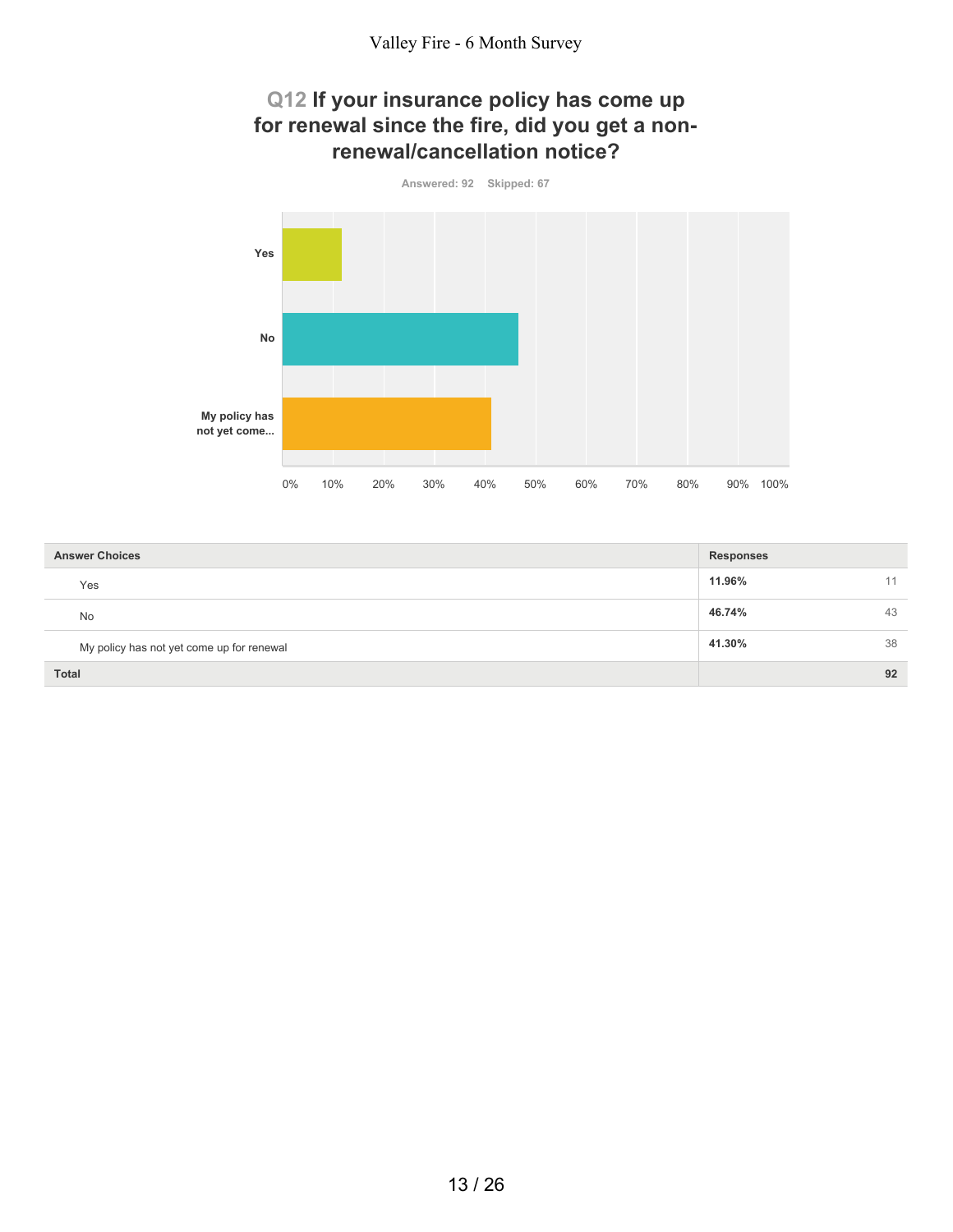#### **Q13 After the fire, did your insurance company give you an advance of 4 months of your Additional Living Expense (Loss of Use) coverage?**



| <b>Answer Choices</b> | <b>Responses</b> |    |
|-----------------------|------------------|----|
| Yes                   | 36.84%           | 35 |
| No                    | 63.16%           | 60 |
| <b>Total</b>          |                  | 95 |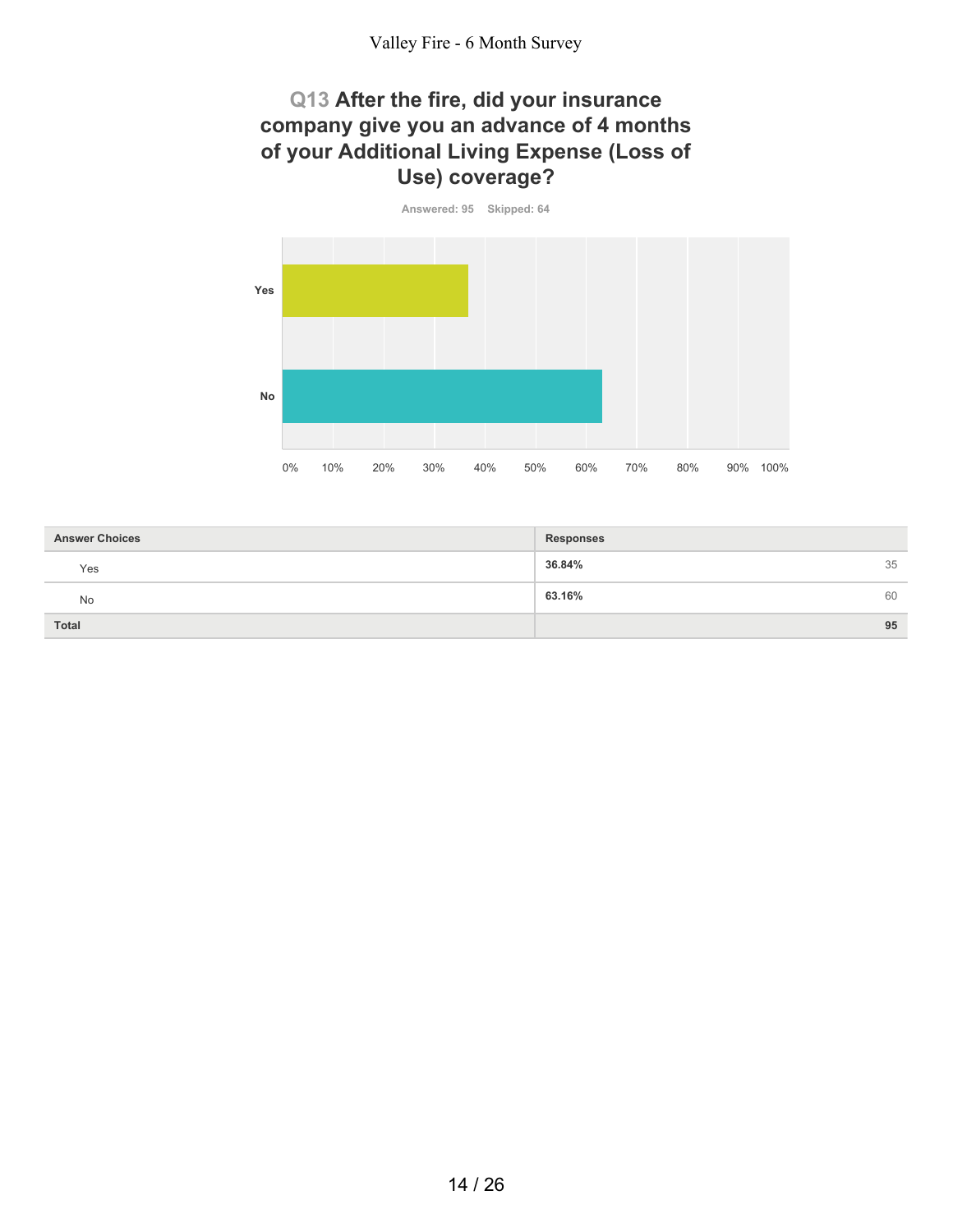# **Q14 Do you have enough insurance on Personal Property/Contents to replace everything that was damaged or lost?**



| <b>Answer Choices</b> | <b>Responses</b> |    |
|-----------------------|------------------|----|
| Yes                   | 35.79%           | 34 |
| <b>No</b>             | 64.21%           | 61 |
| <b>Total</b>          |                  | 95 |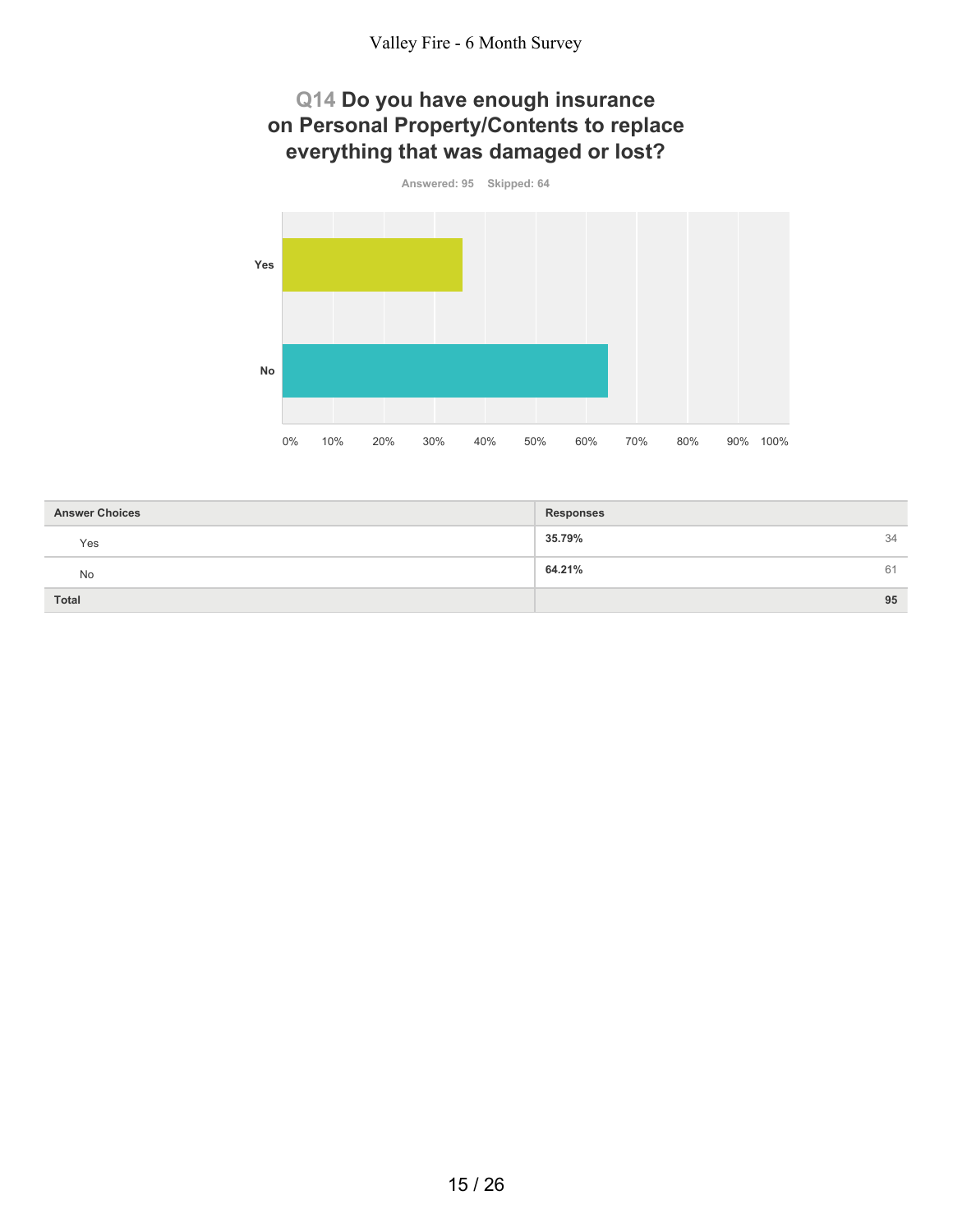### **Q15 For your Personal Property/Contents claim, did your insurer do any of the following (check all that apply):**



| <b>Answer Choices</b>                                                                                                       | <b>Responses</b> |    |
|-----------------------------------------------------------------------------------------------------------------------------|------------------|----|
| Require you to list and describe every single damaged or destroyed item                                                     | 78.82%           | 67 |
| Require you to list when or where each item was obtained                                                                    | 48.24%           | 41 |
| Waive the requirement that you itemize your inventory                                                                       | 9.41%            | 8  |
| Relax the requirement that you itemize your inventory                                                                       | 7.06%            | 6  |
| Allow you to do a less specific inventory with similar items grouped together (for example: Books, 50, Sheet sets, 5, etc.) | 36.47%           | 31 |
| Insist you submit your inventory on a specific form                                                                         | 24.71%           | 21 |
| Let you use your own inventory form                                                                                         | 24.71%           | 21 |
| Offer you a cash-out contents settlement to close this portion of your claim                                                | 12.94%           | 11 |
| Send a contents "specialist" to help you prepare your inventory                                                             | 30.59%           | 26 |
| Gave you an advance of at least 25% of your contents limits up front                                                        | 38.82%           | 33 |
|                                                                                                                             |                  |    |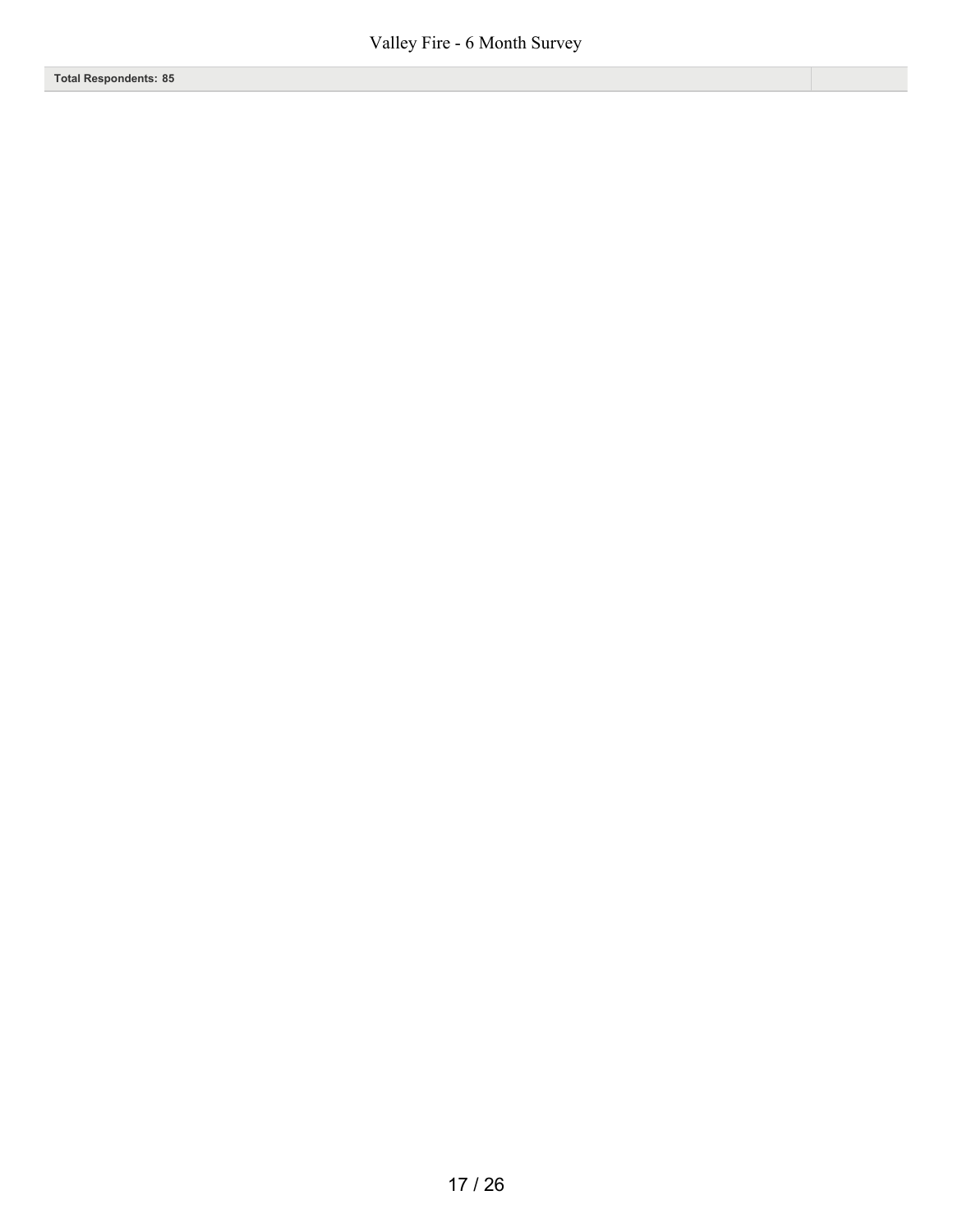## **Q16 Did your insurance company explain "depreciation" or "hold-backs" and what you need to do to collect full replacement value on items they depreciated?**



| <b>Answer Choices</b> | <b>Responses</b> |
|-----------------------|------------------|
| Yes                   | 38.95%<br>37     |
| <b>No</b>             | 45.26%<br>43     |
| N/A                   | 15<br>15.79%     |
| <b>Total</b>          | 95               |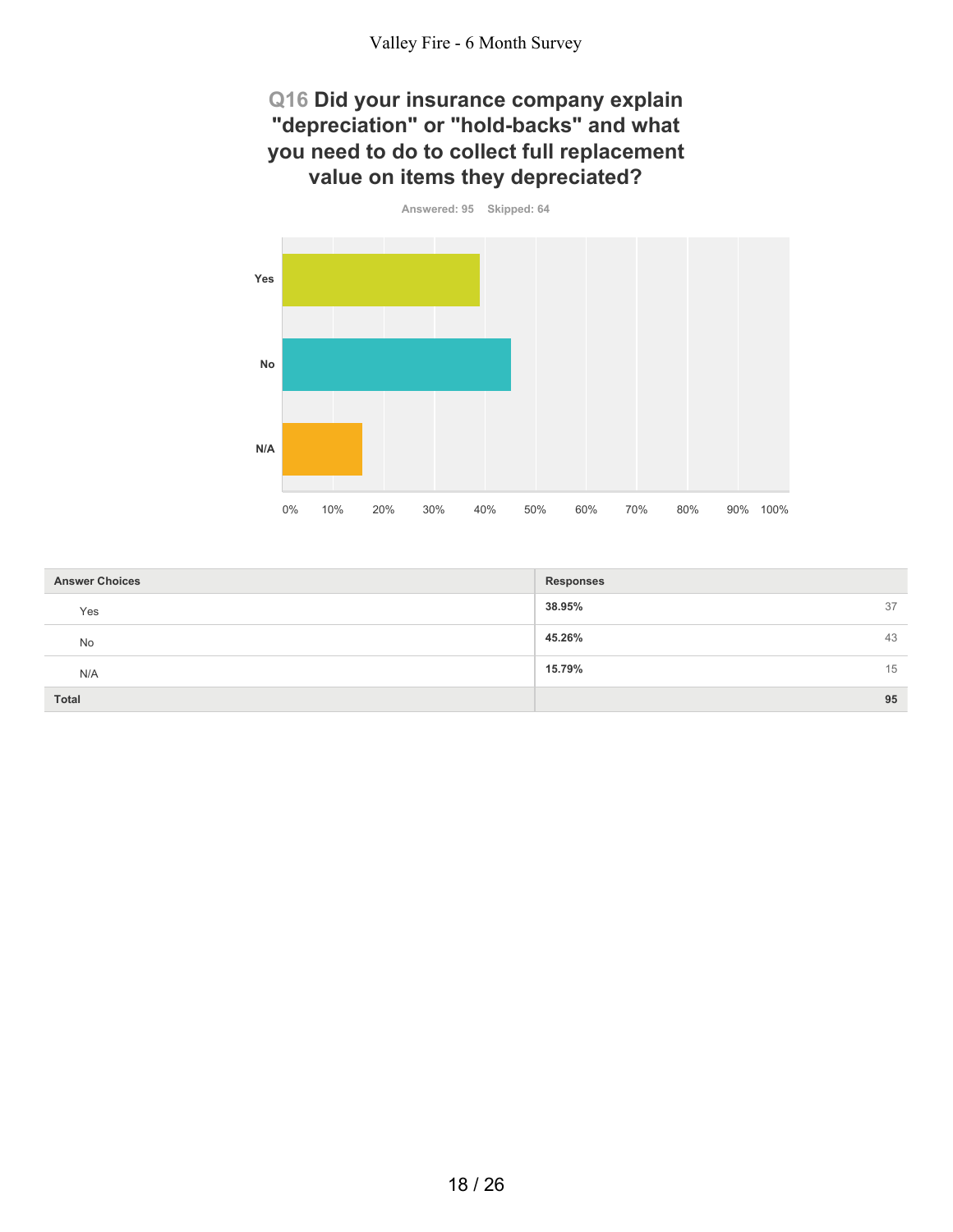## **Q17 Have you experienced any of the following problems? Please check all that apply to you:**



| <b>Answer Choices</b>                                                                             |        | <b>Responses</b> |  |
|---------------------------------------------------------------------------------------------------|--------|------------------|--|
| It took a long time to get a current copy of my insurance policy                                  | 23.16% | 22               |  |
| Delays in payment of policy benefits                                                              | 18.95% | 18               |  |
| Delays in answering my questions, phone calls and/or emails                                       | 31.58% | 30               |  |
| The insurance company/adjuster made a "lowball" settlement offer                                  | 26.32% | 25               |  |
| The insurance company/adjuster brought in experts I didn't trust                                  | 13.68% | 13               |  |
| The insurance company switched adjusters and we had to keep starting from scratch                 | 20.00% | 19               |  |
| The insurance company/adjuster forced me to hire their contractor                                 | 2.11%  | $\mathfrak{D}$   |  |
| I have not had any problems with my insurance claim or with the insurance company representatives | 49.47% | 47               |  |
| <b>Total Respondents: 95</b>                                                                      |        |                  |  |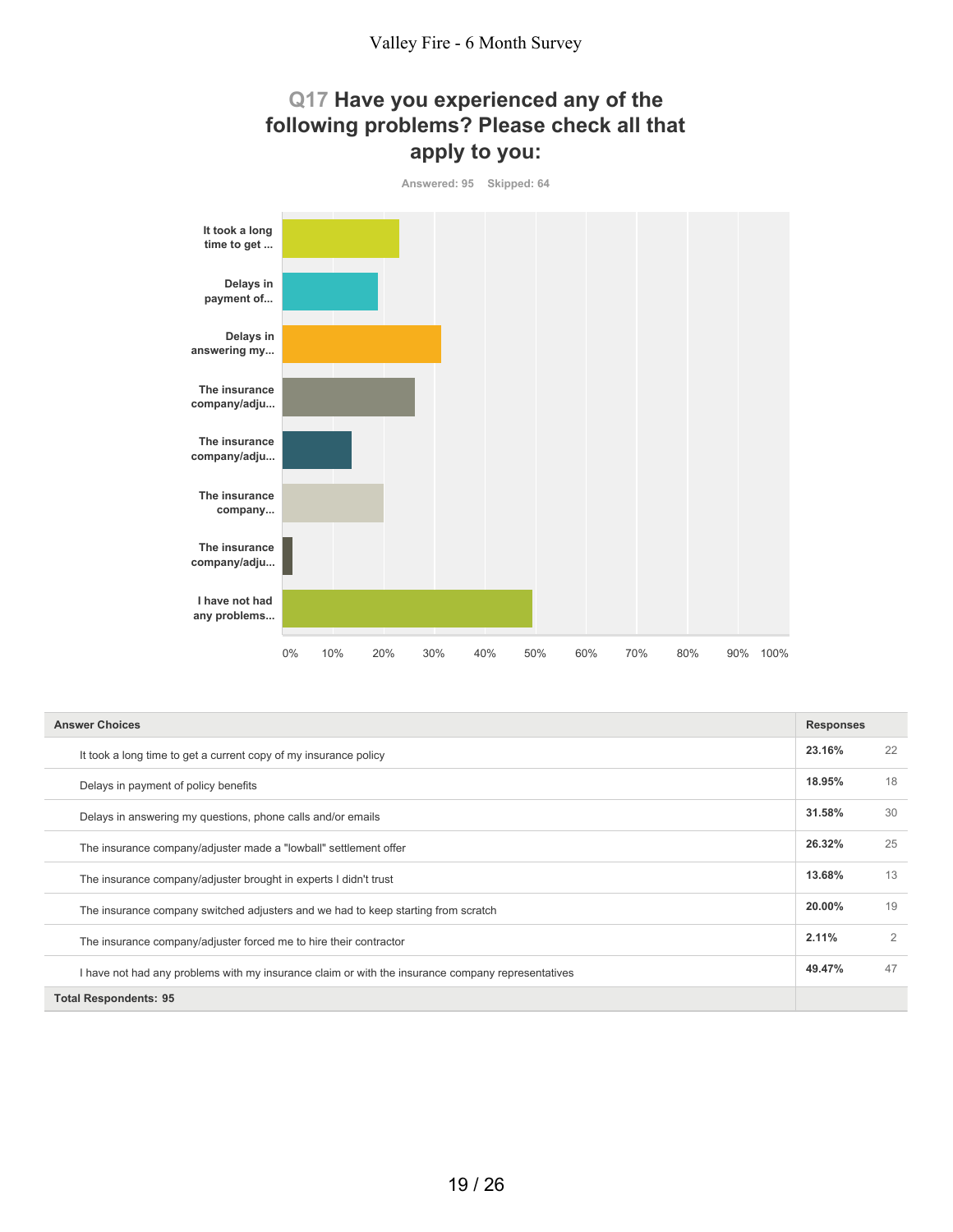#### **Q18 Have you filed a complaint (Request for Assistance "RFA") with the California Department of Insurance?**



| <b>Answer Choices</b>                                                                 | <b>Responses</b> |    |
|---------------------------------------------------------------------------------------|------------------|----|
| No, I do not have any complaints                                                      | 55.79%           | 53 |
| No, I have a problem with my insurance company, but have not filed a formal complaint | 31.58%           | 30 |
| Yes, I filed a complaint                                                              | 12.63%           | 12 |
| <b>Total</b>                                                                          |                  | 95 |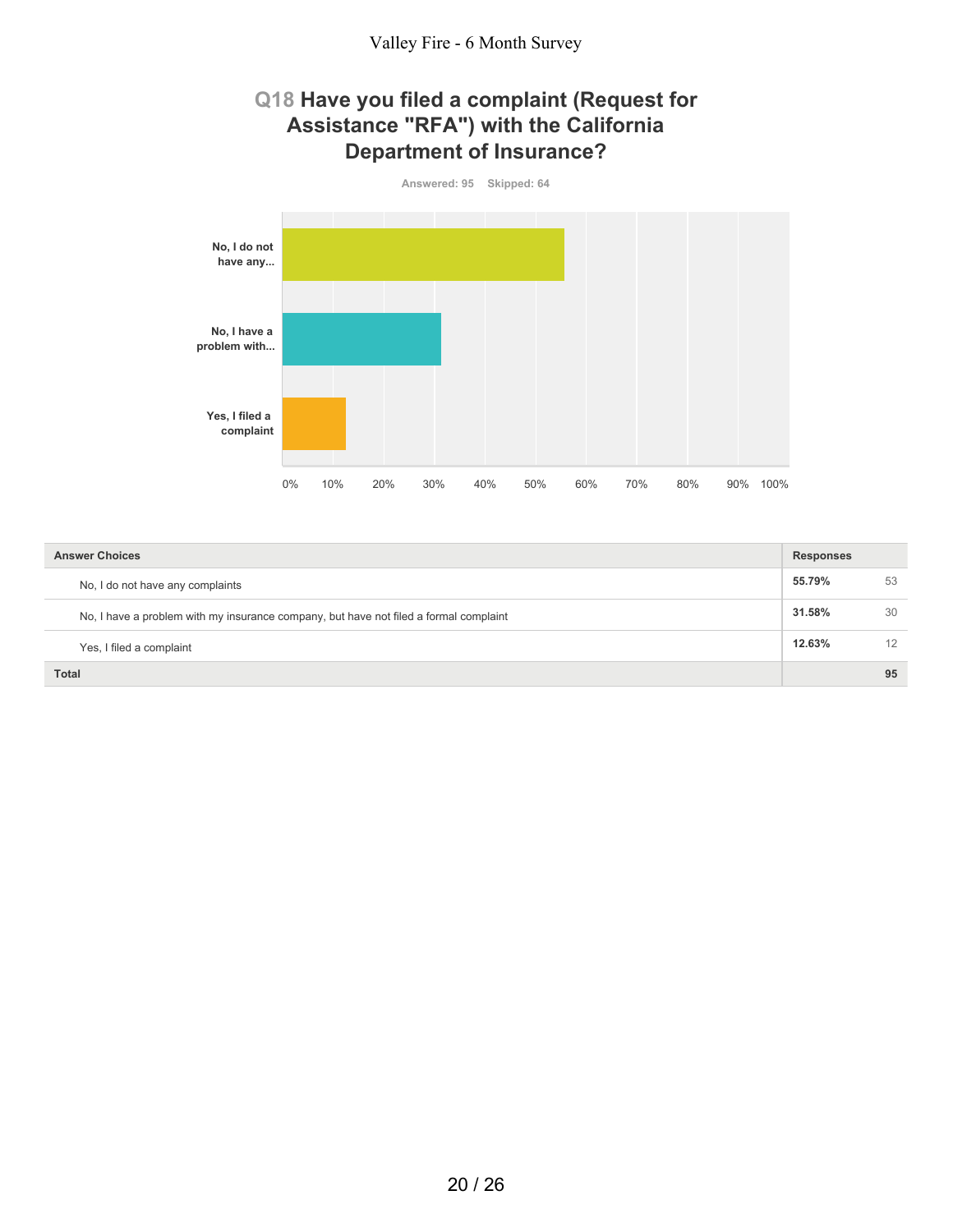





| <b>Answer Choices</b>                             | <b>Responses</b> |                |
|---------------------------------------------------|------------------|----------------|
| <b>Hygienist/Air Quality Expert</b>               | 4.30%            | $\overline{4}$ |
| <b>Construction Cost Estimator</b>                | 7.53%            | $\overline{7}$ |
| <b>Structural Engineer</b>                        | 4.30%            | $\overline{4}$ |
| Soil Engineer/Expert                              | 3.23%            | 3              |
| <b>Contents/Personal Property Specialist</b>      | 3.23%            | 3              |
| Public Adjuster                                   | 12.90%           | 12             |
| Appraiser                                         | 2.15%            | $\overline{2}$ |
| Attorney                                          | $0.00\%$         | $\mathbf{0}$   |
| No, I have not hired any professionals or experts | 66.67%           | 62             |
|                                                   | 12.90%           | 12             |
| Other, please specify                             |                  |                |
| <b>Total Respondents: 93</b>                      |                  |                |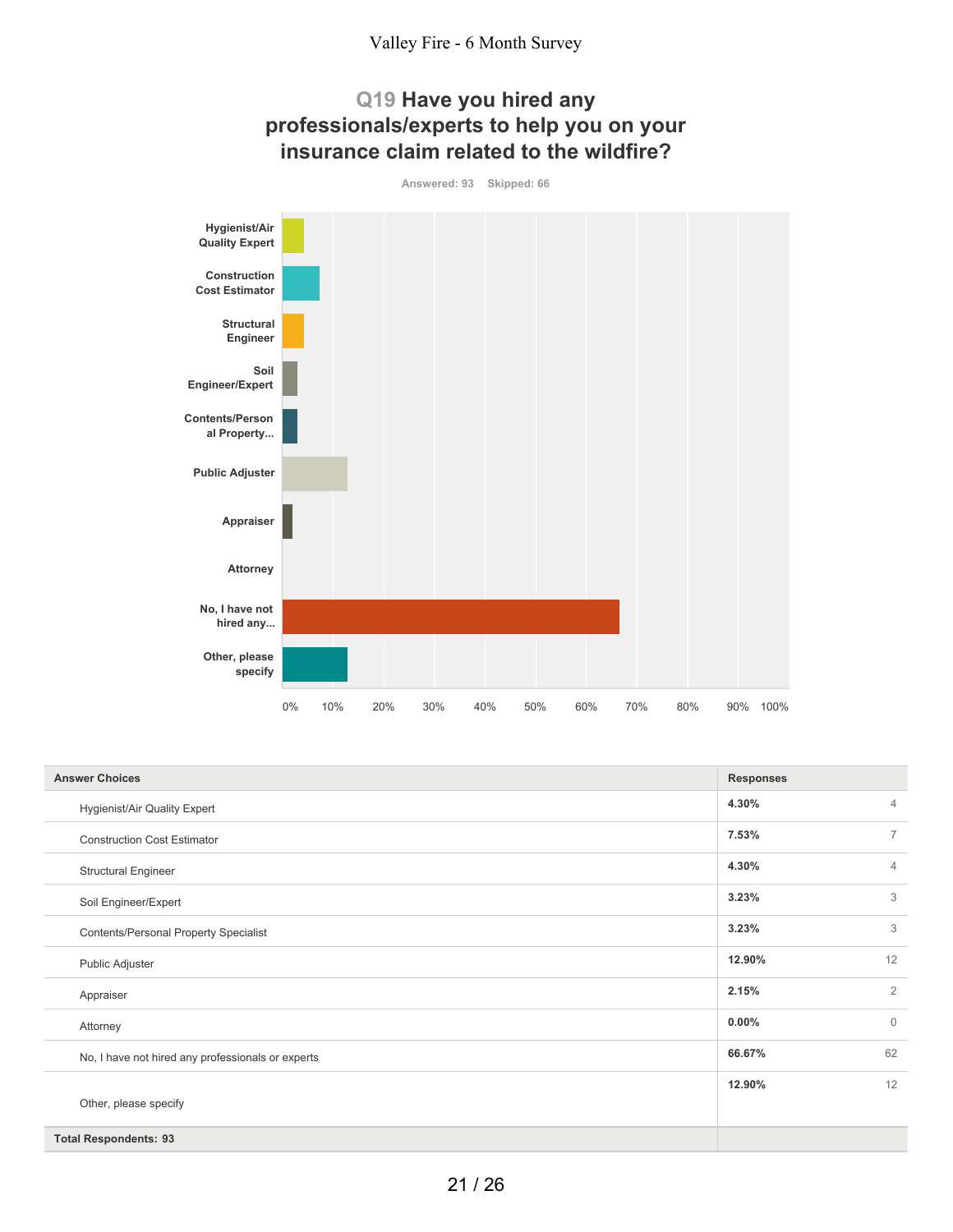## **Q20 Which United Policyholders resources have you used to help navigate the insurance claim process? Please check all that apply.**



| <b>Answer Choices</b>                                                        |        | <b>Responses</b> |  |
|------------------------------------------------------------------------------|--------|------------------|--|
| Attended Roadmap to Recovery Meetings/Workshops                              | 58.49% | 31               |  |
| The Disaster Recovery Handbook and Household Inventory Guide ("yellow book") | 64.15% | 34               |  |
| UP Home Inventory Spreadsheet                                                | 41.51% | 22               |  |
| Watched Recovery Workshops online                                            | 16.98% | 9                |  |
| UP Tip Sheets/Publications from website                                      | 39.62% | 21               |  |
| <b>Total Respondents: 53</b>                                                 |        |                  |  |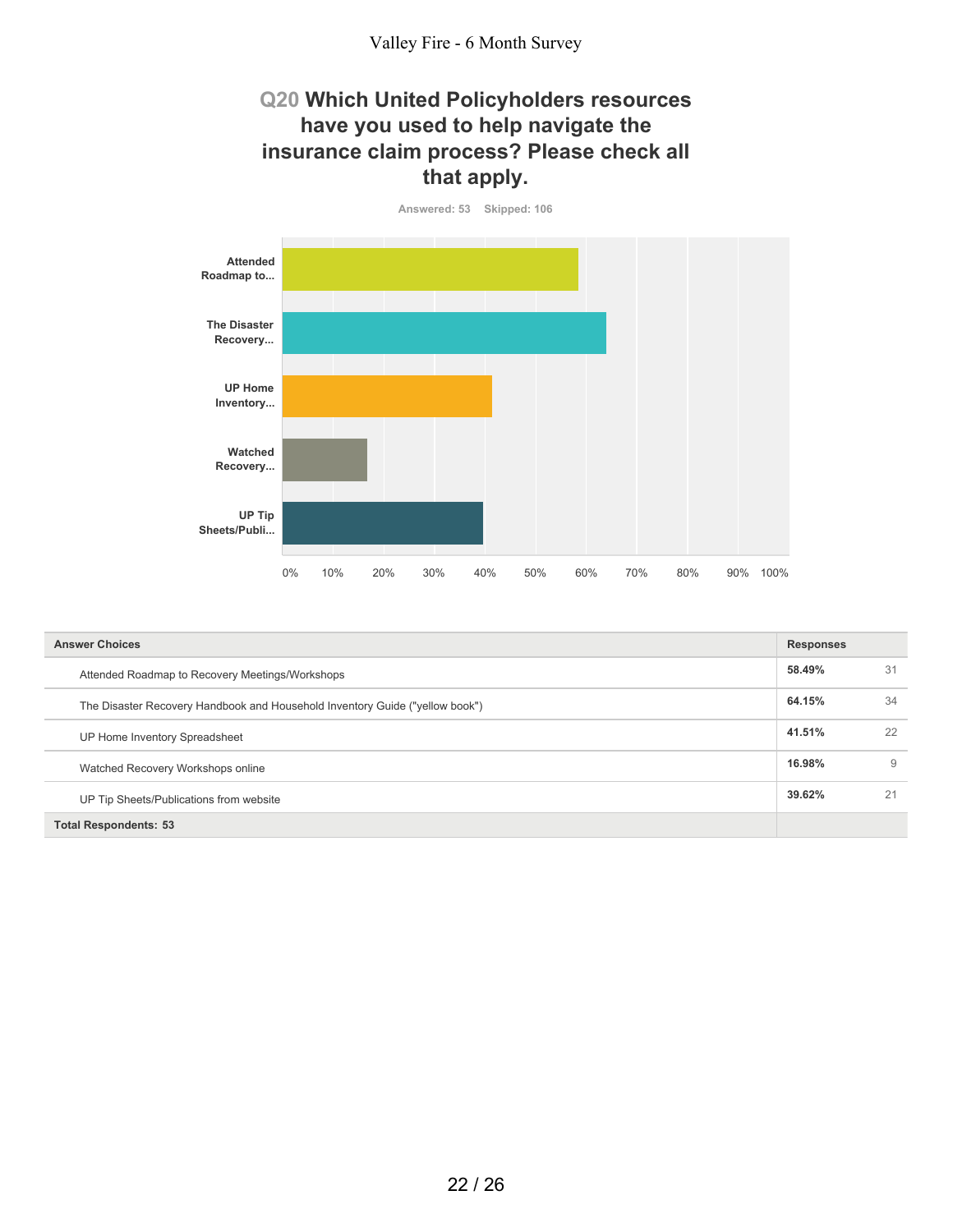## **Q21 Was was information and claim help you received from United Policyholders helpful?**



| <b>Answer Choices</b>      | <b>Responses</b> |
|----------------------------|------------------|
| Yes                        | 55.29%<br>47     |
| <b>No</b>                  | 1.18%            |
| I did not receive any help | 43.53%<br>37     |
| <b>Total</b>               | 85               |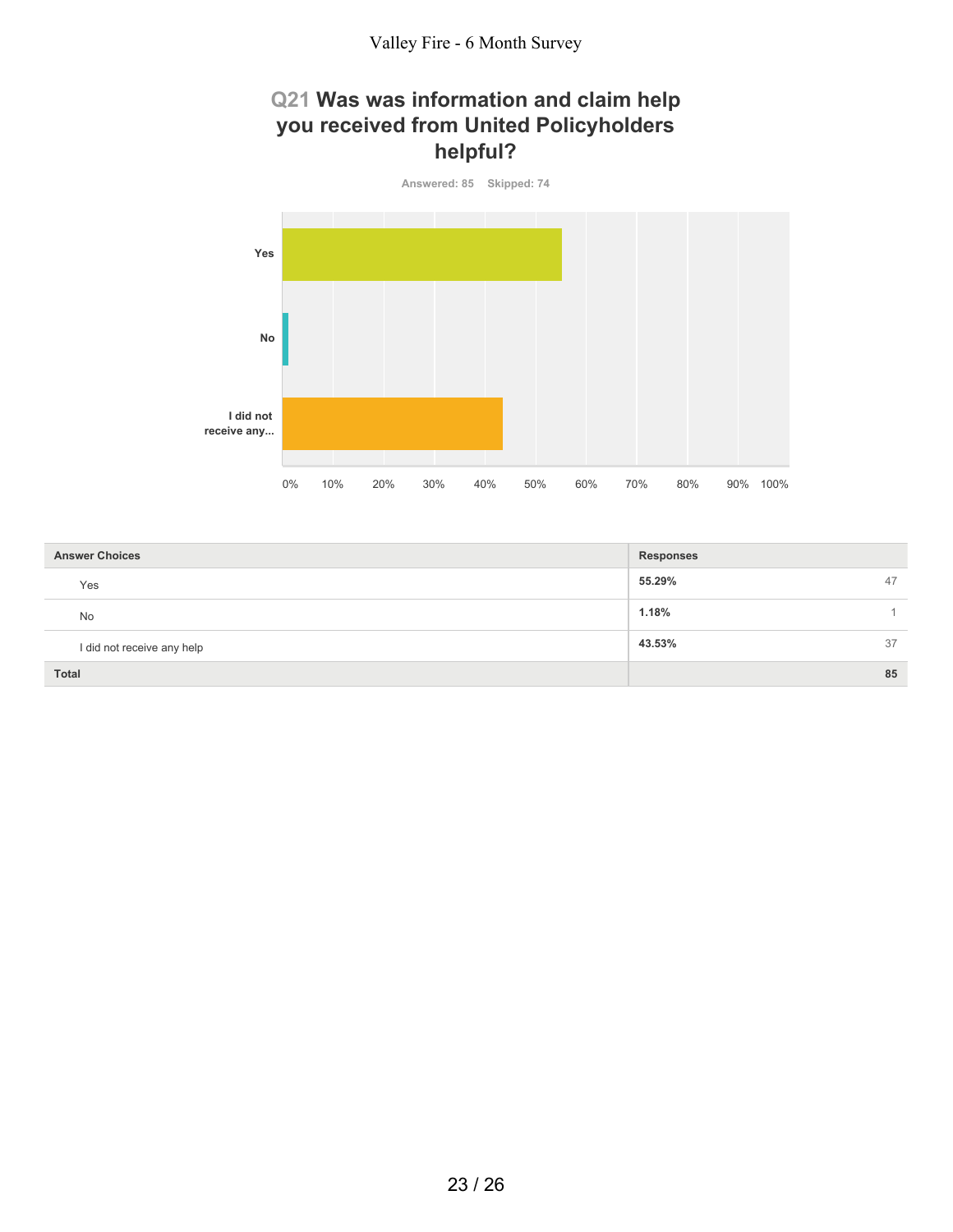## **Q22 United Policyholders has held monthly Roadmap to Recovery(tm) workshops. Which topics would you like us to cover? Please select all that you are interested in.**

**Answered: 62 Skipped: 97 Mortgage issues -... Collecting full... Partial loss issues (smok... Claim handling rules Rebuilding on a budget Financial planning for... "Healing and Dealing"...** 0% 10% 20% 30% 40% 50% 60% 70% 80% 90% 100%

| <b>Answer Choices</b>                                       | <b>Responses</b> |                |
|-------------------------------------------------------------|------------------|----------------|
| Mortgage issues - working with your lender to release funds | 24.19%           | 15             |
| Collecting full replacement values                          | 80.65%           | 50             |
| Partial loss issues (smoke damage and remediation)          | 6.45%            | $\overline{4}$ |
| Claim handling rules                                        | 50.00%           | 31             |
| Rebuilding on a budget                                      | 53.23%           | 33             |
| Financial planning for disaster survivors                   | 50.00%           | 31             |
| "Healing and Dealing" strategies                            | 51.61%           | 32             |
| <b>Total Respondents: 62</b>                                |                  |                |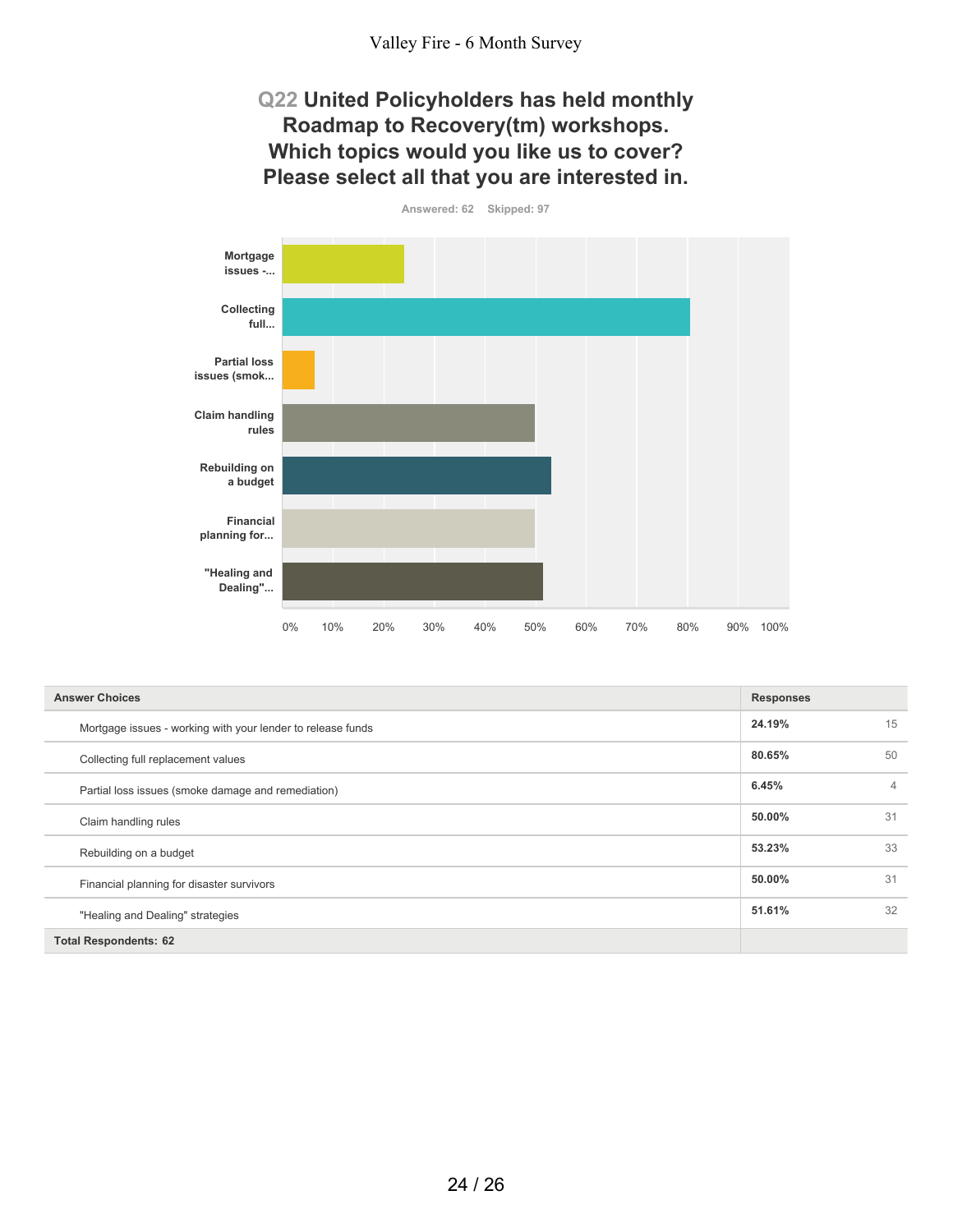Valley Fire - 6 Month Survey

# **Q23 Is there anything else you would like to share?**

**Answered: 46 Skipped: 113**